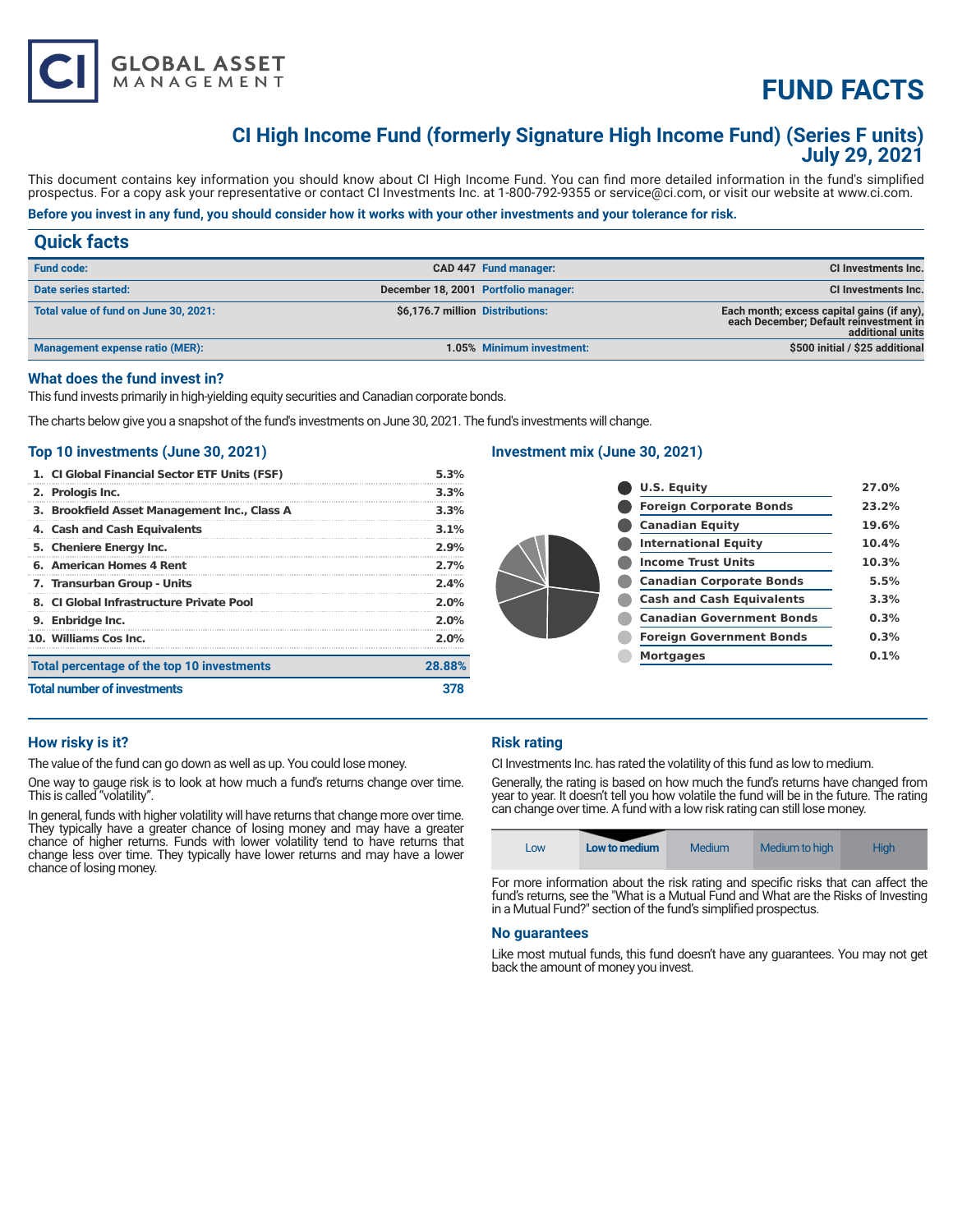# **CI High Income Fund (formerly Signature High Income Fund) (Series F units)**

## **How has the fund performed?**

This section tells you how Series F securities of the fund have performed over the past 10 calendar years. Returns are after expenses have been deducted. These expenses reduce the fund's returns.

#### **Year-by-year returns**

This chart shows how Series F securities of the fund performed in each of the past 10 calendar years. This fund series dropped in value in 2 of the last 10 calendar years. The range of returns and change from year to year can help you assess how risky the fund has been in the past. It does not tell you how the fund will perform in the future.



#### **Best and worst 3-month returns**

This table shows the best and worst returns for Series F securities of the fund in a 3- month period over the past 10 calendar years. The best and worst 3-month returns could be higher or lower in the future. Consider how much of a loss you could afford to take in a short period of time.

|                     | <b>Return</b> | 3 months ending | If you invested \$1,000 at the beginning of the period |
|---------------------|---------------|-----------------|--------------------------------------------------------|
| <b>Best return</b>  | 10.9%         | June 30. 2020   | Your investment would be \$1,109.                      |
| <b>Worst return</b> | -17.5%        | March 31, 2020  | Vour investment would be \$825.                        |

#### **Average return**

As at June 30, 2021, a person who invested \$1,000 in this series of units of the fund 10 years ago now has \$1,907. This works out to an annual compound return of 6.7%.

# **Who is this fund for?**

#### **This fund may be suitable for you if you:**

- want to receive income
- are investing for the medium term<br>• can telerate low to medium risk
- can tolerate low to medium risk

### **A word about tax**

In general, you'll have to pay income tax on any money you make on a fund. How much you pay depends on the tax laws of where you live and whether you hold the fund in a registered plan, such as a Registered Retirement Savings Plan or a Tax-Free Savings Account.

Keep in mind that if you hold your fund in a non-registered account, fund distributions are included in your taxable income, whether you get them in cash or have them reinvested.